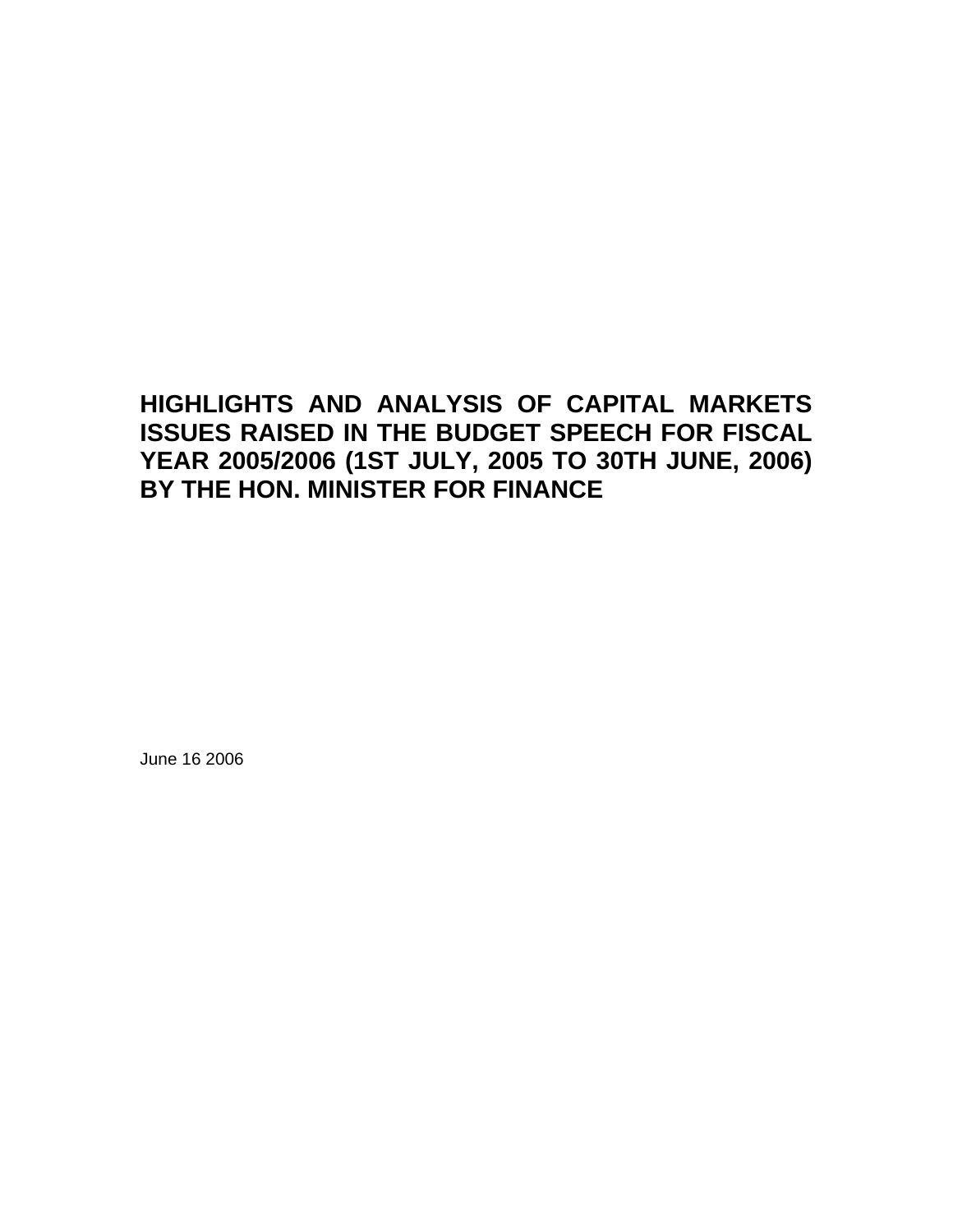## **HIGHLIGHTS AND ANALYSIS OF CAPITAL MARKETS ISSUES RAISED IN THE BUDGET SPEECH FOR FISCAL YEAR 2005/2006 (1ST JULY, 2006 TO 30TH JUNE, 2007) BY THE HON. MINISTER FOR FINANCE**

Theme: ''Frameworks for the future, laying the building blocks"

## **I. REFORMS IN THE CAPITAL MARKETS**

The Government continued to demonstrate its commitment to the development of the capital markets an alternative window for raising of capital for productive enterprise by proposing four reform measures aimed at increasing the supply and demand of securities in the market by attracting more listings.

The Minister for Finance made the following proposals:

- With the strengthening of the bond market, the Government and large infrastructural corporations will increasingly rely on the domestic but predictable sources of funding to achieve our medium—term development objectives. In the coming months, the Government will encourage parastatals with financing needs backed by good cash flows to issue bonds, as a further step to develop our bond market. He therefore proposed to exempt from income tax interest income earned by investors who buy listed bonds as asset backed securities for purposes of developing the infrastructure.
- The minister noted that in 1995, the Government made the legal costs and other incidental costs relating to the initial public offer of shares, income tax deductible. He therefore proposed to extend this incentive to companies, which list on the securities exchange without raising additional capital (i.e. by introduction), in order to deepen the growth of stock market.
- To help deepen the bond market and provide an avenue to mobilize resources for development of our infrastructure,, he proposed to exempt from income tax interest income accruing from all listed bonds used to raise funds for infrastructure and social services,, provided that the bonds shall have a maturity of at least three years..
- To encourage ownership of enterprise or business jointly between employer and employee in order to not only improve corporate governance butt also to create incentives for productivity among employees.. In order to encourage employers to establish employee share ownership plans ((ESOPS)), he therefore proposed